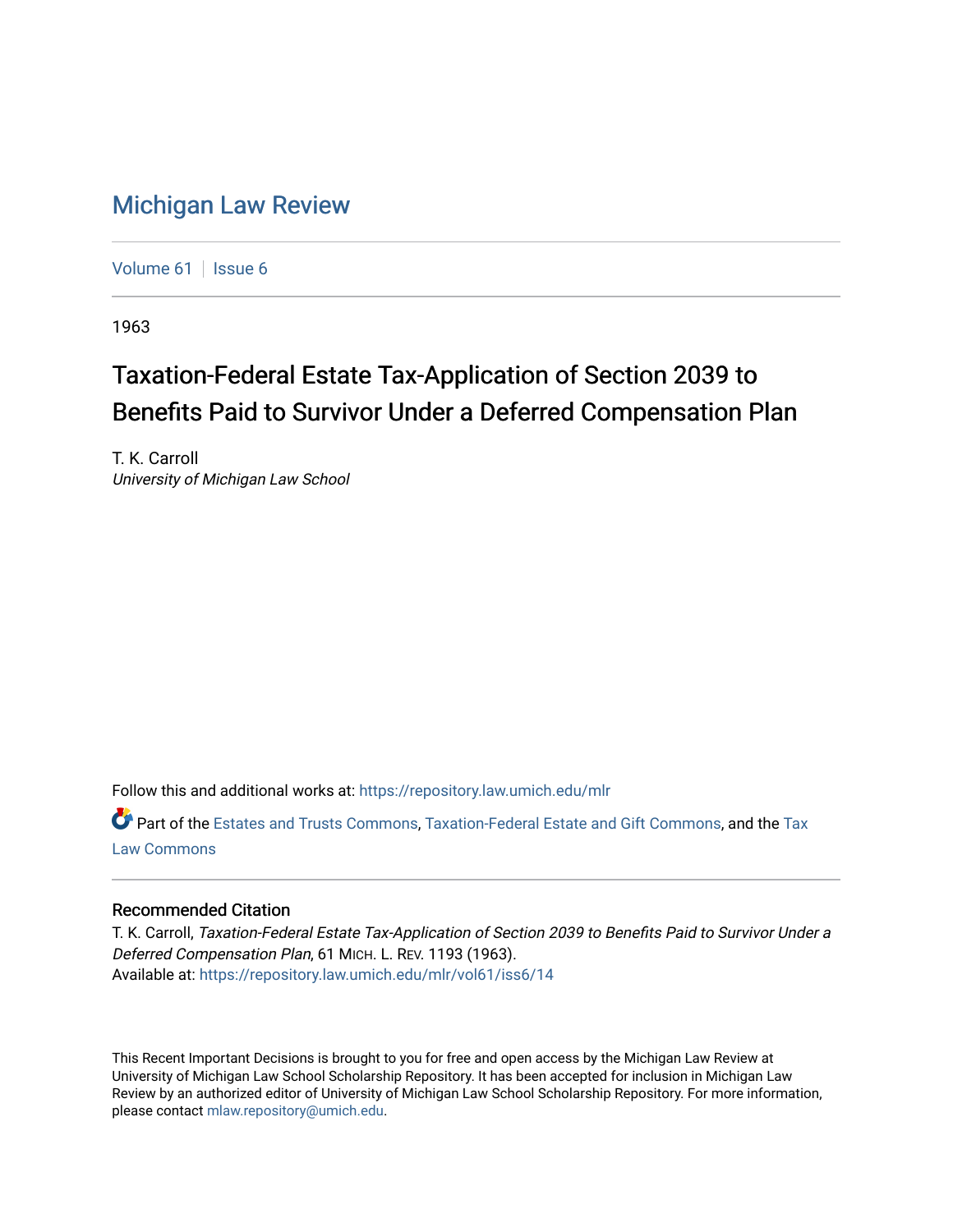TAXATION-FEDERAL ESTATE TAX-APPLICATION OF SECTION 2039 TO BENEFITS PAID To SURVIVOR UNDER A DEFERRED COMPENSATION PLAN-Upon decedent's death, his former employer made certain payments to the surviving widow under two voluntarily established benefit plans which were unfunded and non-qualified. The first of these arrangements, the death benefit plan, provided for three months' salary to be paid to an employee's widow, if the employee died before becoming eligible for retirement. The second, the deferred compensation plan, provided payment of a certain stated maximum1 to an employee's widow in sixty equal monthly installments. This was not a retirement program, however, since the employee himself would receive these payments if, and only if, he were ever to become totally disabled. This arrangement also contained a forfeiture provision whereby all rights would terminate should the employee leave the service of the company for any reason other than death, retirement, or incapacity. The amounts received by the surviving spouse under these two plans were not included in the estate tax return of the decedent's estate. Upon audit, the Commissioner made an additional assessment on the ground that benefits paid under both plans should have been included in the computation of the amount of the gross estate. In an action for refund of federal estate taxes, *held,* dismissed. Under the court's interpretation of section 2039 of the Internal Revenue Code of 1954 and the related Treasury regulations,2 decedent did possess an enforceable right to payment at some time in the future if certain conditions were fulfilled, and the benefits paid to the beneficiary were therefore properly taxed. Moreover, the death benefit plan and the deferred compensation plan must be viewed as parts of one unified arrangement, and as such the pay-

1 This plan was adopted for forty of the company's officers and executives. In the decedent's case, the maximum payable to his survivors was \$100,000.

2 "The gross estate shall include the value of an annuity or other payment receivable by any beneficiary by reason of surviving the decedent under any form of contract or agreement . . . if, under such contract or agreement, an annuity or other payment was payable to the decedent, or the decedent possessed the right to receive such annuity or payment, either alone or in conjunction with another for his life or for any period not ascertainable without reference to his death or for any period which does not end before his death." INT. REV. CODE OF 1954, § 2039(a). The related regulations subsequently issued state that the decedent will be regarded as having possessed the right to receive an annuity or other payment if, immediately before his death, he had an enforceable right to receive payments at some time in the future. Treas. Reg. § 20.2039· l(b) (1958),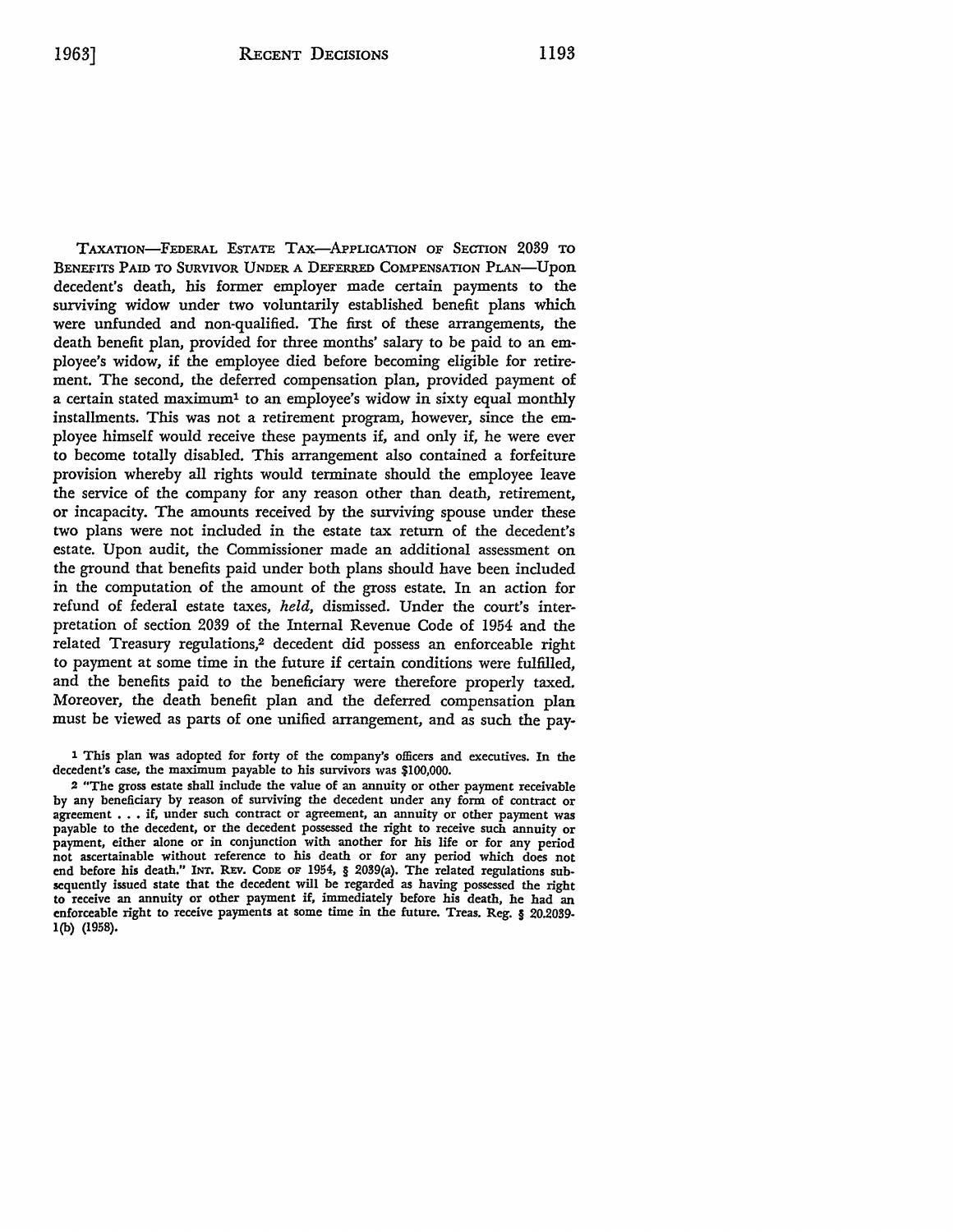ments under the former must also be taxed. *Estate of Bahen v. United States,* 305 F.2d 827 (Ct. Cl. 1962).

Prior to the enactment of the 1954 Code, annuities and other employee benefit plans were subjected to the estate tax in a rather sporadic and uncertain fashion. Section 8ll(a)3 (predecessor to section 2033) dealing with *property* in which decedent had an interest, section 811(c)<sup>4</sup> (predecessor to sections 2036 and 2037) covering inter vivos *trans/ ers* of a testamentary nature, and section  $811(d)^5$  (predecessor to section 2038) concerning revocable *transfers* were the commonly invoked provisions of the 1939 Internal Revenue Code in attempts to tax benefit plans as part of a decedent's estate.6 Under the terms of many such plans, however, all rights of both employee and beneficiary were forfeitable upon certain conditions such as termination of employment,<sup>7</sup> or competition with employer.<sup>8</sup> When the Commissioner attempted to include payments under these schemes as part of a decedent's gross estate, the often-raised objection was that decedent had no *property* interest which could be transferred, but rather a mere expectancy. Although the decisions were not entirely in harmony,<sup>9</sup> the raising of this objection generally met with success.<sup>10</sup> It was felt that the decedent simply did not possess the kind of property interest required by section 811 for these benefits to be properly included in his gross estate.11 With this uncertain tax status of employee annuities and benefit plans as a background, section 2039 of the 1954 Internal Revenue Code was enacted as the first attempt to cover these arrangements specifically.12 Although the necessity of a property interest in the decedent or a transfer by the decedent is noticeably absent from this provision, it does require that "the decedent possessed the right to receive such annuity or other payment ... for his life ... or for any period which does not in fact end before his death." Yet, after the enactment of the 1954 Code, the status of benefit payments under plans in which the interest of the decedent was contingent remained unclear. Many felt that the

<sup>3</sup>Int. Rev. Code of 1939, ch. 3, § 8ll(a), 53 Stat. 119.

4 Int. Rev. Code of 1939, § 8ll(c), as amended, ch. 512, 67 Stat. 623 (1953).

5 Int. Rev. Code of 1939, § 8ll(d), as amended, ch. 512, 67 Stat. 623 (1953).

<sup>6</sup>*E.g.,* Commissioner v. Wilder's Estate, 118 F.2d 281 (5th Cir.), *cert. denied,* 314 U.S. 634 (1941); Estate of Emil A. Stake, 11 T.C. 817 (1948).

7 See, *e.g.,* Estate of Albert B. King, 20 T.C. 930 (1953).

8 See, *e.g.,* Goodman v. Granger, 243 F.2d 264 (3d Cir.), *cert. denied,* 355 U.S. 835 (1957).

9 See, *e.g.*, Estate of Charles B. Wolf, 29 T.C. 441 (1957), where the court held that decedent did possess enforceable vested rights notwithstanding the fact that these rights were subject to forfeiture.

10 *E.g.,* Molter v. United States, 146 F. Supp. 497 (E.D.N.Y. 1956); Dimock v. Corwin, 19 F. Supp. 56 (E.D.N.Y. 1937), *affd on other grounds,* 99 F.2d 799 (2d Cir. 1938); Estate of Albert L. Salt, 17 T.C. 92 (1951); Estate of **M.** Hadden Howell, 15 T.C. 224 (1950).

<sup>11</sup>See Note, 67 YALE L.J. 467 (1958).

12 For an excellent article on the basic changes in the area of estate taxation which occurred· with the 1954 Code, see Bittker, *Estate and Gift Taxation Under the 1954 Code: The Principal Changes,* 29 TuL. L. REv. 453 (1955).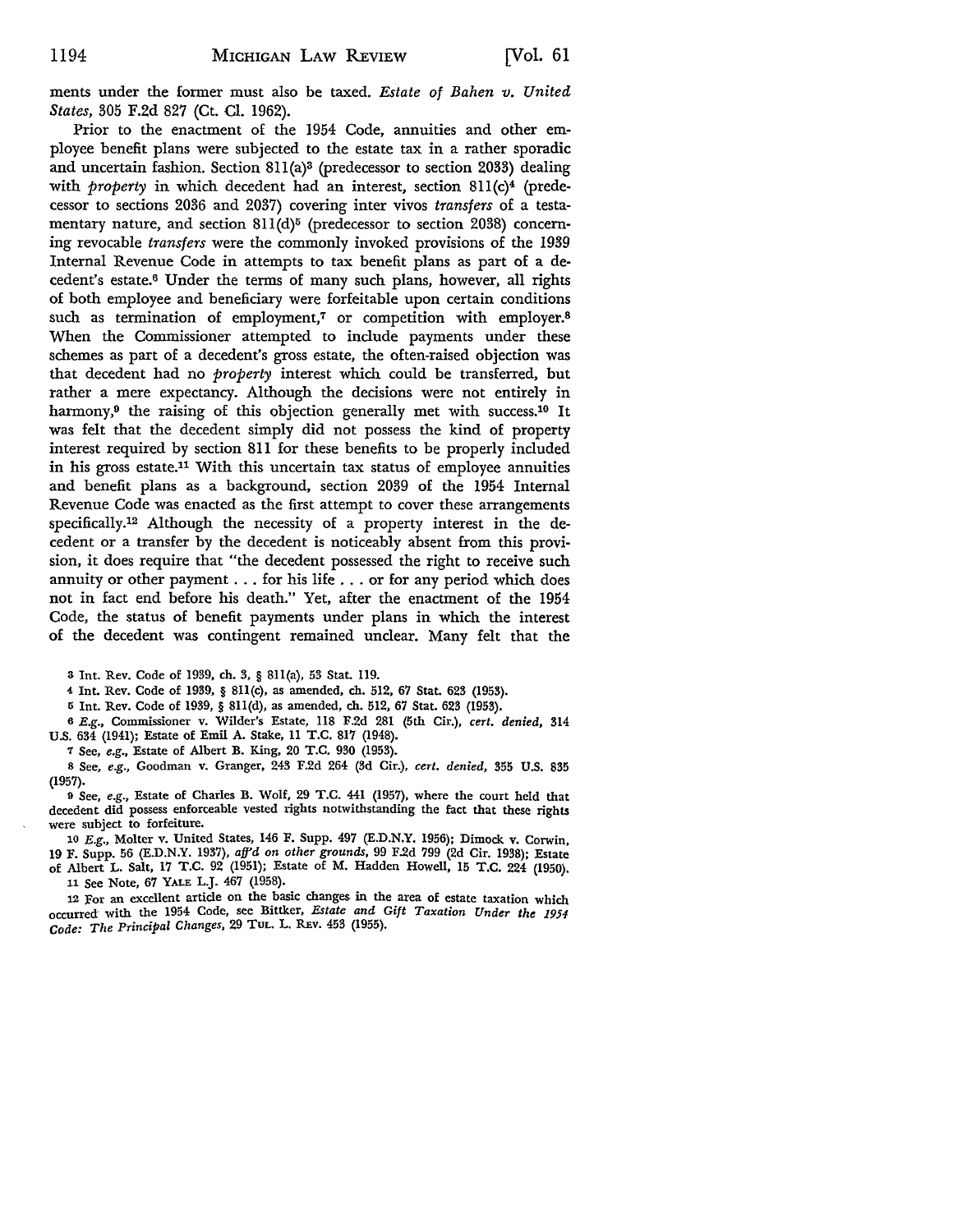"expectancy" argument would often prevent inclusion of the benefit payments in the gross estate, as it had under the 1939 Code.<sup>13</sup>

The Treasury regulations, issued as an attempt at clarification,<sup>14</sup> were only partially successful. The enforceable right to payment which section 2039 requires was interpreted as including an enforceable right to payment at some time in the future. The regulations also made it clear that forfeiture provisions *(i.e.,* conditions subsequent), by themselves, would no longer prevent estate taxation, since decedent would be deemed to have an enforceable right so long as he had met the obligations under the agreement up to the time of his death. In its application of section 2039 and the related regulations, the court in the principal case determined that the decedent's conditional right to receive payments under the deferred compensation plan was an enforceable right to receive payments at some time in the future as required. He had met all of his obligations to date, and hence had the required interest.15 Moreover, the regulations state that payment may be conditional or unconditional; hence, the court felt that the fact that decedent had a mere expectancy was of no importance. However, the regulations speak of the *payment* as being conditional or unconditional, rather than the *right* to the payment being conditional or unconditional. 'While it is not entirely clear what specific types of plans are meant to be encompassed by this language, it arguably could indicate only that conditions subsequent, as distinguished from conditions precedent, will not justify the exclusion of an otherwise includible interest. When the regulations speak of "meeting obligations," forfeitures *(i.e.,*  conditions subsequent) seem to be the type of provisions contemplated.16 Moreover, it appears that the distinction between conditional rights and conditional payments was felt to be important by some, for even after the appearance of these regulations some writers indicated a belief that benefits paid to a survivor still might escape estate taxation if the decedent's interest was subject to a condition precedent.17

The language of section 2039, however, is quite similar to that found in section 2036,18 which deals with retained life estates. Indeed, the sponsoring Senate committee's report specifically directs that the rules applicable to section 2036 shall apply to section 2039 for the purpose of determining

<sup>13</sup>*E.g.,* 2 MERTENS, FEDERAL EsrATE AND GIFT TAXATION § 18.11 (1959). *But see*  STEPHENS & MARR, FEDERAL ESTATE AND GIFT TAXES 109 (1959),

*14* Treas. Reg. § 20.2039 (1958).

15 Since decedent's interest was subject to a forfeiture provision, meeting his obligations up to the time of his death did have some bearing on the situation.

16 "[T)he decedent will be regarded as having had 'an enforceable right to receive payments at some time in the future' so long as he had complied with his obligations under the contract or agreement up to the time of his death." Treas. Reg. § 20.2039 l(b)(l)(ii) (1958).

17 2 MERTENS, *op. cit. supra* note 13, §§ 18.11-.12; Kramer, *Employee Benefits and Federal Estate and Gift Taxes,* 1959 DuKE L.J. 341.

18 "... a transfer ... under which [the transferor] has retained ... the possession or enjoyment of, or the right to the income from the property." INT. REv. CODE OF 1954, § 2036(a).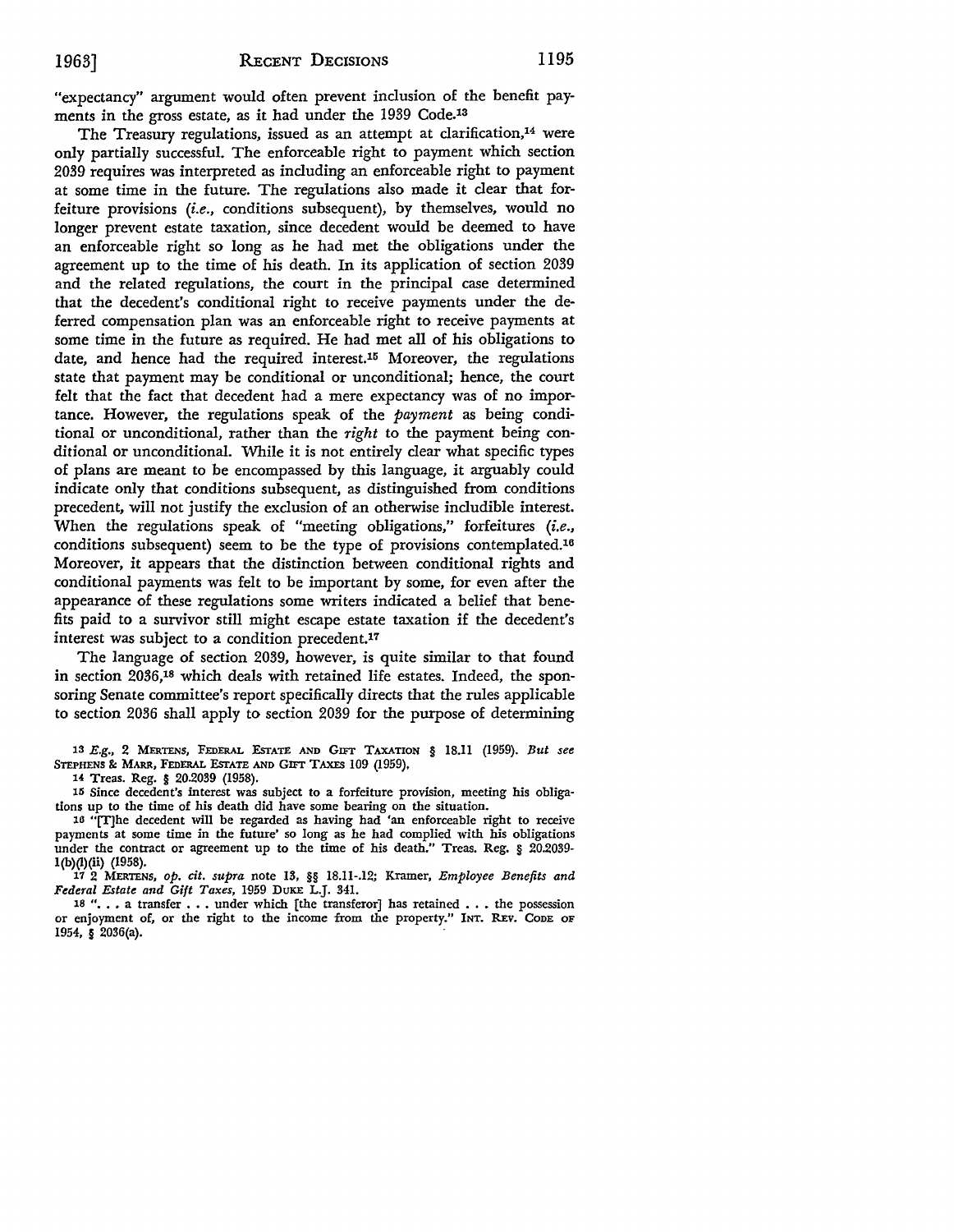whether the decedent possessed the right to receive the "annuity or other payment."19 The few analogous cases involving section 2036 have dealt with situations in which the decedent made an inter vivos transfer retaining a contingent life estate.20 These cases have generally held that the decedent does retain the right to income, even though the possibility of receiving the income is conditioned upon the decedent surviving a present life beneficiary.21 Since this interest retained by the decedent could be described as a life estate subject to a condition precedent, by applying similar reasoning to the language of section 2039 it would seem that the proceeds paid to the decedent's survivor would be includible in his gross estate, even if the decedent possessed only a contingent right to receive them. Moreover, by ignoring arguments based upon abstract and conceptual property law distinctions,<sup>22</sup> and adhering to the more apparent meaning and overall purpose of section 2039, the principal case reflects a realistic economic attitude toward these employee benefit arrangements.28 The Treasury regulations have made it clear that proceeds paid through plans under which the decedent possessed an interest subject to a condition subsequent will be includible in the decedent's gross estate. Indeed, it would be difficult to conceive of an arrangement whereby through careful draftsmanship the decedent's interest could not be made subject to a condition precedent rather than a condition subsequent. Hence, for estate tax purposes a distinction between the two does not seem justified. Moreover, programs of this type are in essence a form of compensation to the employee which differs from his salary only in the manner paid. By providing an annuity or other payment scheme for an employee's family, the employer has assumed part of a burden which otherwise would have been borne by the employee himself. Amounts received through an organized plan by the typical deceased employee's family generally are not paid out of the goodness of the employer's heart, but rather pursuant to an obligation for which the employee has bargained.

While subtle differences between types of interests might be of para-

19 "The rules applicable under 2036 in determining whether the annuity or *other*  payment was payable to the decedent, or whether he possessed the right thereto, for his life or such periods shall be applicable under this section." S. REP. No. 1622, 83d Cong., 2d Sess. 472 (1954).

20 Commissioner v. Arents' Estate, 297 F.2d 894 (2d Cir.), *cert. denied,* !169 U.S. 848 (1962); Marks v. Higgins, 213 F.2d 884 (2d Cir. 1954).

21 This situation would occur when a donor directs that the income payments be made to himself should a named beneficiary predecease him. For a clear example of this and the usual holding, see Commissioner v. Nathan's Estate, 159 F.2d 546 (7th Cir. 1947), which was decided under § 8ll(c) of the Internal Revenue Code of 1939 (pre, decessor to § 2036).

:22 Minute distinctions between various levels of property interests, however, should have no application in estate taxation. Helvering v. Hallock, 309 U.S. 106, 118 (1940).

23 The exemption of certain "qualified" plans from the application of § 2039, and the disregard for economic and moral pressures which make many forfeiture conditions illusory, have been subject to substantial criticism. See, *e.g.,* Pincus, *Estate Taxation of Annuities and Other Payments,* 44 VA. L. REv. 857 (1958).